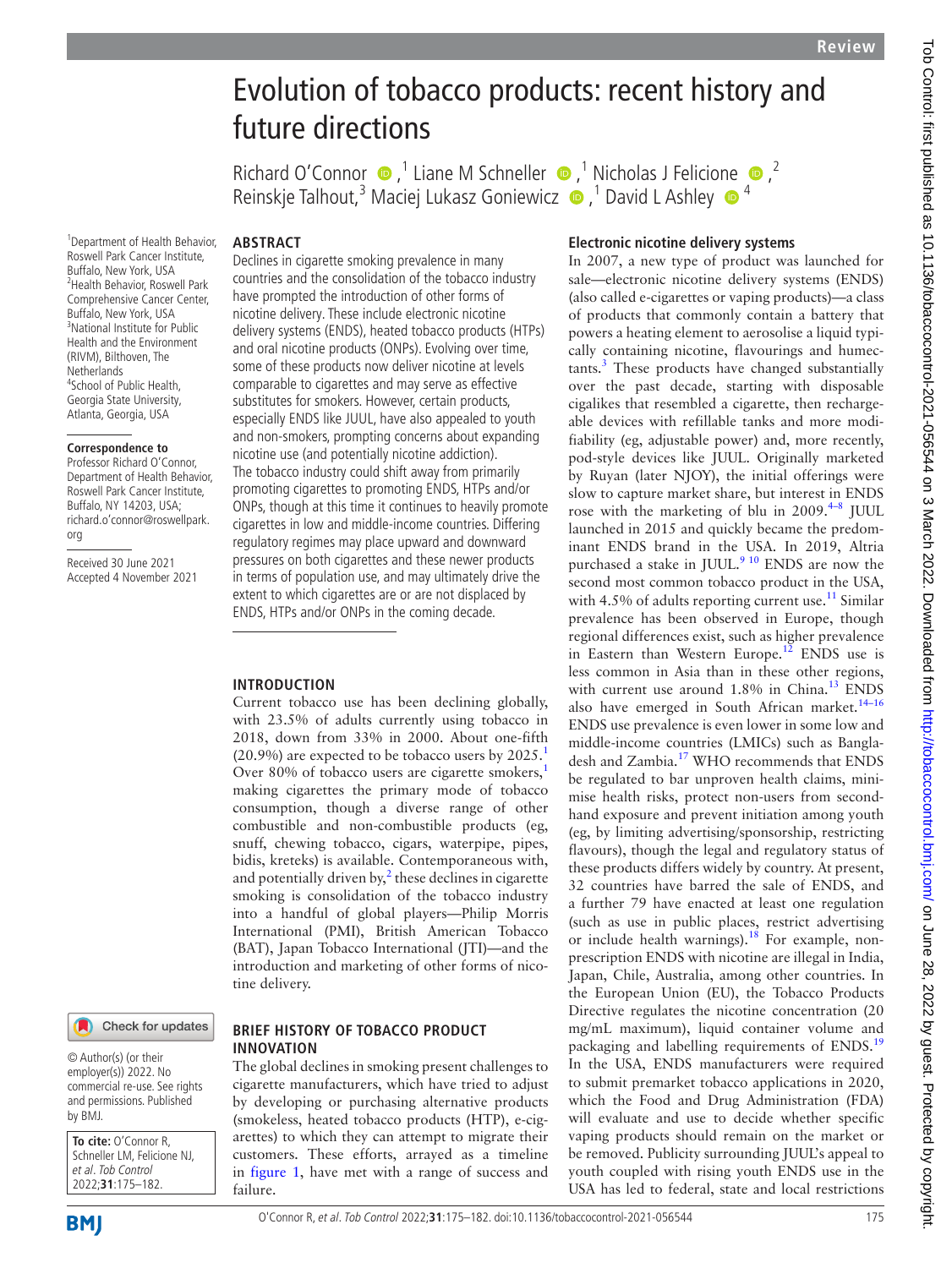

<span id="page-1-0"></span>**Figure 1** Timeline of new product introductions by the tobacco industry, 1970–2019. BAT, British American Tobacco; ENDS, electronic nicotine delivery systems; HTP, heated tobacco product; JTI, Japan Tobacco International; ONP, oral nicotine product; PM, Philip Morris; PMI, Philip Morris International; RJR, RJ Reynolds; SM, Swedish Match; USSTC, US Smokeless Tobacco Company.

on the sale of flavoured ENDS that appear to have reduced JUUL's overall market share and opened the door for competing products such as Puff Bar. Better monitoring of the market for these newer products is needed for tracking the industry's strategy of substituting use of these products in place of tobacco product use cessation.

# **Heated tobacco products**

The class of HTPs, which generally heat tobacco to temperatures below combustion to generate a nicotine-containing aerosol, dates back to the introduction of Premier by RJ Reynolds (RJR) in 1988.<sup>[20](#page-5-12)</sup> Lighting the charcoal tip generated heat which, when passing down the rod, formed an aerosol that released flavour and nicotine from flavour beads and a small amount of tobacco. Premier was a market failure and was withdrawn from the market in  $1989$ .<sup>[21](#page-5-13)</sup> Eclipse,<sup>22</sup> a redesign of Premier, emerged in 1996. Accord, marketed by Philip Morris (PM) in 1998, was a new design with an external heat source into which the user inserted small cigarettes with a specially formulated reconstituted tobacco mix. $^{23}$  $^{23}$  $^{23}$  These two approaches to HTP technology, charcoal tip and external heat source, would serve as the basic designs for  $\text{Revo}^{24}$  launched by RJR in 2014 and withdrawn in 2015; Heatbar,<sup>25</sup> introduced by PM in 2007 and withdrawn in 2008. These early models were withdrawn from the market within a few years of their introduction.<sup>26</sup> In more recent years, newer HTPs were met with greater receptivity among smokers, such that JTI's Ploom (launched in 2007), Philip Morris International (PMI)'s  $IQOS^{27}$  $IQOS^{27}$  $IQOS^{27}$  (launched internationally in 2014 and in the USA by Altria in 2020), BAT's iFuse (launched in 2015) and KTG's glo (launched in 2016) have been able to capture a substantial global market, primarily in the WHO Western Pacific Region.<sup>28 29</sup> Generally, HTPs are most popular in some Asian countries, followed by parts of Europe, USA and other regions. Current HTP use rose in Japan from 0.2% in 2015 to 10%–15% in  $2019,^{30-32}$  and 4.4% of adults in Korea currently use an HTP.<sup>33</sup> Prevalence has been lower across European countries (eg, 0.1% current users in  $2016-2018$ ,<sup>34</sup> but seems to be increasing in select markets (eg,  $1.1\%$ —Italy  $2019^{35}$  $2019^{35}$  $2019^{35}$ ;  $1.2\%$ —England<sup>36</sup>).

Current use prevalence was below 1% in other countries such as the USA, Canada and Australia,<sup>36</sup> though other estimates demonstrated current use in the USA at 1.1% in 2017, up from 0.5% in 2016. $37$  There is limited evidence, primarily around awareness, in Mexico and Guatemala[.38 39](#page-5-27) The particular popularity in Japan may be ascribed to ENDS being significantly restricted in that market. In the USA, IQOS has been authorised as a modified risk tobacco product under an exposure modification order.<sup>40</sup> In the EU, HTPs are regulated under the Tobacco Products Directive as a novel tobacco product.

# **Oral tobacco products and oral nicotine products**

Nicotine can be delivered in non-combusted forms, and oral delivery has been a common method, including chewing tobacco and moist snuff as used in North America, Scandinavia, Asia and Africa. For purposes of this paper, we use oral tobacco products (OTP) to refer to products that contain cut tobacco leaf material (eg, snus) and oral nicotine products (ONP) for products that do not (eg, dissolvable tablets). Smokeless tobacco (ST) companies have attempted to expand their segment of the nicotine product market—OTPs targeted toward smokers. In 2001, Swedish Match launched Exalt<sup>[41](#page-5-29)</sup> and the US Smokeless Tobacco Company (USSTC) launched Revel,<sup>[42](#page-5-30)</sup> both portioned snus products to try to appeal to tobacco users who were not attracted to traditional smokeless tobacco. Seeing an opportunity, US cigarette companies began to either purchase smokeless tobacco companies or market their own smokeless products. In 2006,  $RJK$  purchased Conwood<sup>[43](#page-5-31)</sup> and also began to market Camel Snus.[42](#page-5-30) PM, leveraging the popularity of Marlboro cigarettes, launched Marlboro Snus, Marlboro Snuff and Taboka (another form of snus),<sup>42</sup> before acquiring USSTC. Early ONPs also began to emerge at this time, including the 2001 launch of Ariva, a dissolvable pellet, followed by Stonewall, a larger dissolvable pellet targeted at ST users. Ariva and Stonewall left the market in 2012.<sup>[44](#page-5-32)</sup> PM<sup>45</sup> and RIR<sup>46</sup> also ventured into this market with Camel orbs, strips and sticks (compressed dissolvable tobacco shaped and similar in size to a toothpick) launched in 2009 and withdrawn in 2013, Marlboro/Skoal sticks launched in 2011 and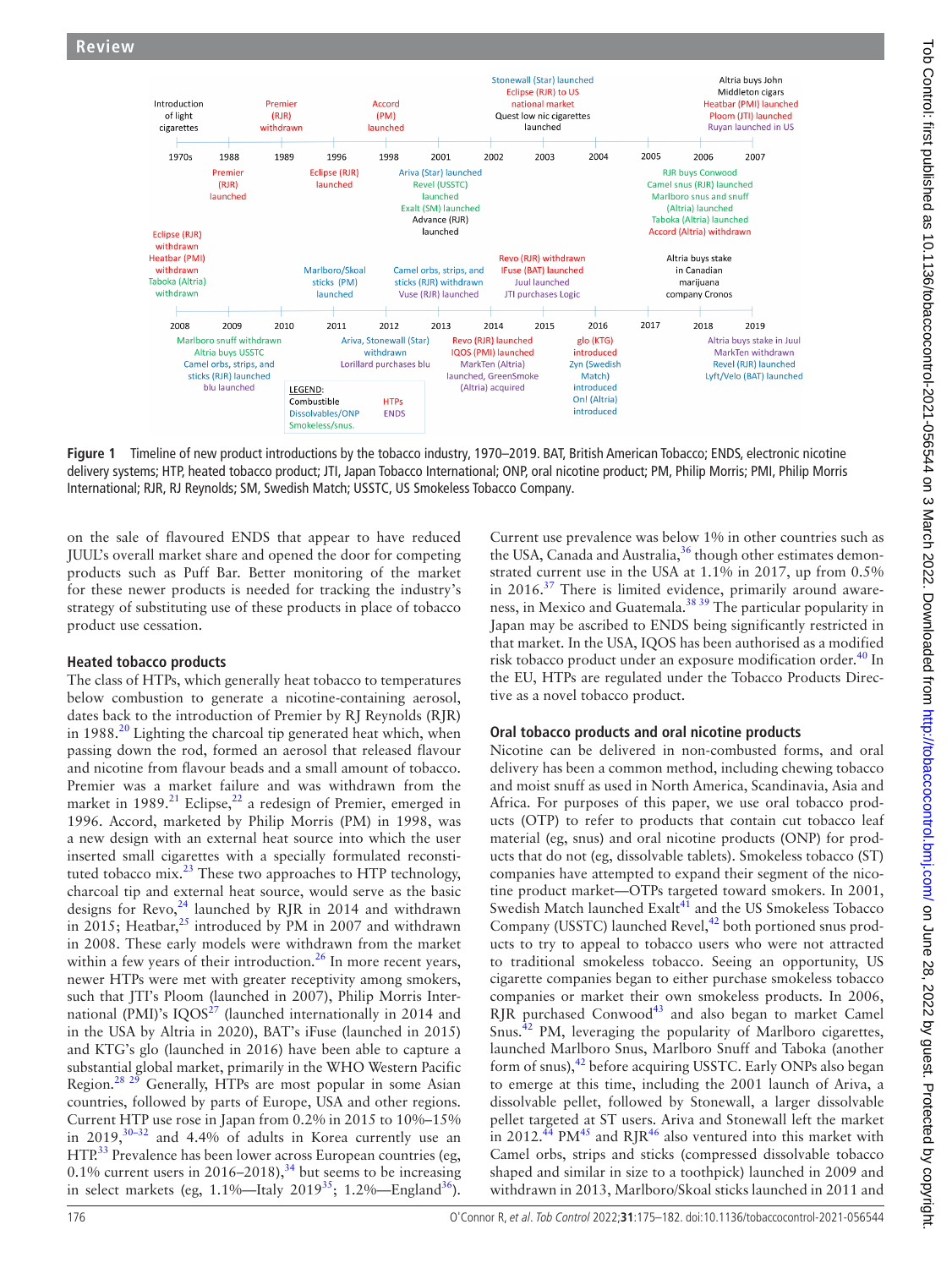Revel (now Velo) nicotine lozenges in 2019.<sup>47</sup> 'Tobacco-free' ONPs are re-emerging in the USA and Europe.<sup>48 49</sup> Examples of these products include ZYN (Swedish Match), On! (Altria) and Velo (RJR Vapor), among others. In Europe, 46 brands have been identified, with 27 new brands of nicotine pouches launching in  $2020$ .<sup>50</sup> These products appear to fall outside the EU ban on snus and the existing Tobacco Products Directive. German regulators ruled that they were not permitted to be sold in that country. Few studies have been published recently on these products, though one report suggests low use prevalence in the Netherlands ( $\lt$ 1%).<sup>48</sup> These products have also been marketed in Pakistan, Kenya and Tanzania, though data on uptake are not published.[51](#page-5-38) Pouches are not legal for sale in Australia (except by prescription) and are permitted in New Zealand.

# **ADDICTIVENESS AND APPEAL OF ENDS, HTPS AND ONPS Nicotine delivery from ENDS, HTPs and ONPs**

Nicotine is a volatile chemical that is the most abundant tobacco alkaloid and the main addictive component of ENDS, HTPs and ONPs. Nicotine can be absorbed buccally, in the upper airways and in the lungs. $52$  When inhaled from ENDS and HTPs, nicotine is effectively absorbed in the lungs where it rapidly enters the pulmonary venous circulation, passes through the heart, enters arterial circulation and moves across the blood–brain barrier. Although nicotine absorption from ONP through buccal cell membranes is rapid, the rise in the brain nicotine level appears to be slower than with inhalable products. Once in the brain, nicotine binds to nicotinic acetylcholine receptors leading to the release of multiple neurotransmitters (dopamine, norepinephrine, serotonin, gamma aminobutyric acid (GABA), glutamate and endorphins) in the central nervous system.<sup>[53](#page-5-40)</sup> Dopamine is the predominant neurotransmitter released, and it is associated with pleasure and appetite suppression. The release of these neurotransmitters is critical in the reinforcing and dependenceproducing effects of nicotine.<sup>54</sup>

Inhaled ENDS and HTP emissions constitute an aerosol of liquid particles (liquid phase) suspended in air (gas phase). Design characteristics of ENDS and HTPs and user behaviours (such as puffing patterns) influence nicotine yield in an inhaled aerosol and its dose delivered to the user. For example, the nicotine yield in ENDS aerosols is determined by device power, nicotine concentration and type of solvent used. Although early generations of ENDS did not effectively deliver nicotine to users, newer generations were engineered and modified to produce more aerosol and a more consistent nicotine yield.<sup>55 56</sup> Studies with newer ENDS have shown that those products can generate nicotine yields comparable to, and sometimes exceeding, the nicotine yield from one tobacco cigarette  $(1.76-2.20 \text{ mg})$ .<sup>57-59</sup> Industry-funded studies on novel ONPs suggest that those products deliver nicotine as quickly and to a similar extent as existing smokeless products.<sup>[60 61](#page-5-44)</sup>

The pH of inhaled aerosol generated from ENDS and HTPs plays a large role in nicotine bioavailability. Buccal absorption of nicotine from ONPs is also highly dependent on pH of the saliva. Since nicotine is a weak base (pKa=8.0), at a higher pH, a larger portion of nicotine is unprotonated ('free-base') and nicotine is more volatile. $62$  Because of higher pH, a significant proportion of nicotine is present in the gas phase of inhaled aerosol. This leads to increased absorption in the oral cavity and upper respiratory tract but also causes more irritation and sensation of the unpleasant taste of nicotine. With lower pH, more nicotine is present in the liquid phase of aerosol leading to limited absorption in the upper respiratory tract but also reducing harshness

and unpleasant taste. This allows users to inhale deeply with less irritation $63$  resulting in an increased lung deposition of the aerosol and enhanced absorption of nicotine through the lungs. Pod-based ENDS devices that were introduced in mid-2010s contain high concentrations of nicotine in its protonated form (nicotine salt liquid) which are lower in pH and consist of nicotine conjugated with a weak base (eg, benzoic acid, levulinic acid).[64](#page-6-2) The addition of acid in nicotine salts allowed manufacturers to greatly increase the concentration of nicotine while avoiding harshness and bitterness.<sup>65</sup> For example, JUUL that contains 5% nicotine salt solution was introduced in 2015 and has since become the most popular ENDS brand available in the USA.<sup>[66](#page-6-4)</sup> The availability of highly concentrated nicotine salt solutions seems to be an increasing market trend, as one recent report suggests that an online search showed more than 70 US ENDS brands containing more than  $5\%$  nicotine.<sup>67</sup>

# **Consumer appeal of ENDS, HTPs and ONPs**

Despite decades of research and development, the sensory properties of cigarette alternatives are still generally rated lower than cigarettes by smokers. For example, while HTPs, to some extent, suppressed urges to smoke,  $68-70$  their sensory properties and ease of use are generally rated lower than conven-tional cigarettes.<sup>[20 71 72](#page-5-12)</sup> However, ENDS, HTPs and ONPs have common characteristics that may increase their appeal, particularly in high-income countries with well-established tobacco control programmes, including product regulation and public information about the risks of cigarette smoking. First, many newer products are perceived to have less severe risks than cigarettes,<sup>73</sup> making them potentially attractive to health-concerned smokers. However, consumers may falsely believe that such claims mean products are risk free or that exposure reductions can be achieved without completely quitting smoking.<sup>74</sup> Second, increasing restrictions on indoor use, sales, advertising and packaging have made cigarettes less attractive and convenient. For example, characterising flavours other than tobacco have been banned in cigarettes, but not in (most) other tobacco and nicotine products, in Europe, Canada and the USA. $1975$ 

While adults may use ENDS to quit or reduce smoking,<sup>73 7677</sup> adolescents and young adults often mention novelty and curiosity.[76–78](#page-6-9) Flavours, in particular, attract both youth and adults to use ENDS<sup>7980</sup>; they decrease harm perceptions and increase willingness to try and initiate the use of ENDS.<sup>81</sup> Other attractive elements include variety and choice of feature (design, nicotine levels, adjustable device settings, producing 'clouds'), packaging and price (especially relative to cigarettes), avoidance of smoking restrictions, positive sensory and other physical experiences, social acceptability and perceived safety for bystanders.<sup>76 78-80</sup> Pod-style devices have become popular, especially among adolescents, with their attractive design, user-friendliness, less aversive vaping experiences, desirable flavours and discreetness.<sup>82</sup>

Many of these observations about ENDS carry over to HTPs.<sup>[26 29 74 83 84](#page-5-18)</sup> Common terms used in marketing or promotion of HTPs include 'reduced-risk', 'alternative', 'clean', 'smoke-free', 'innovative', 'chic' and 'pure'.<sup>72 84-86</sup> HTPs are sold online and in concept stores (cf Apple stores) in high-end areas.[87–91](#page-6-14) HTPs in several markets are available in non-tobacco flavours.<sup>92 93</sup> Other potentially attractive features of HTPs include less throat discomfort, appealing packaging, cleanliness, lack of ash and smoke and more social acceptability compared with smoking conventional cigarettes.<sup>72</sup> Reported reasons to use HTPs are users' health concerns, costs, enjoyment and satisfaction, ease of use, use practices and social aspects. $94\frac{95}{5}$  Overall,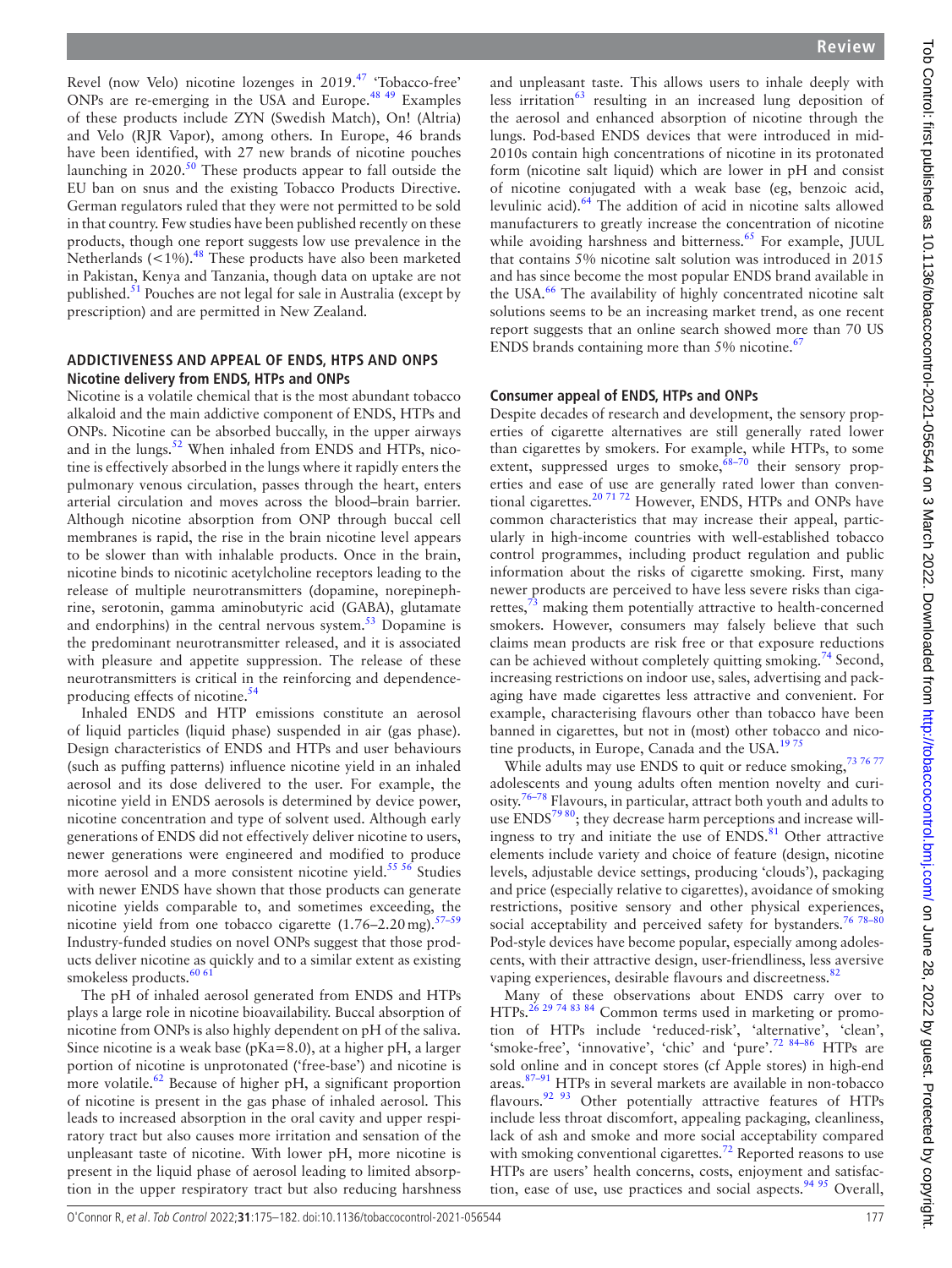HTP's image is that of a high-demand, upscale product for techsavvy users, rather different from the image of cigarettes. $\frac{90}{90}$  The price of HTP tobacco inserts is similar to cigarettes,<sup>93 96</sup> and the device is expensive. $90$  Unlike cigarette packs (in markets where such labels are required), HTPs do not require graphic warning labels with explicit colour pictures as of yet. $90$ 

ONPs have emerged relatively more recently, primarily marketed online as non-combustible alternatives for tobacco and nicotine products.  $97\frac{98}{98}$  Data on perceptions are limited, though a recent survey in the Netherlands showed that users perceived nicotine pouches as less harmful, but not less addictive than other tobacco and nicotine products, including cigarettes.<sup>95</sup> Nicotine pouches are available in fruit, mint and other flavours (eg, cinnamon and coffee), $9899$  and they contain sweeteners.<sup>98</sup> Further, the product is perceived as an effective method to quit smoking, and it is easy and discreet to use, particularly in places where smoking is banned.<sup>98</sup> Reasons for use reported by ZYN users include reduced relative health risks, ease of use and discreteness. Concerningly, 40% of never users were 'curious to see what it was like'. $\frac{98}{8}$  The costs of the product are slightly lower or comparable to a pack of cigarettes in the USA. $99100$  ONPs have the potential to displace traditional smokeless tobacco products, such as in South Asia and Africa, where they are newly marketed. Indeed, ONPs now account for approximately 4% of the total smokeless tobacco market in the USA.[101](#page-6-23)

#### **THE FUTURE OF TOBACCO AND NICOTINE PRODUCTS**

The major multinational tobacco companies have converged on the theme of harm reduction<sup>102–107</sup>; that is, moving away from combusted cigarettes and focusing on a 'smoke-free world'.<sup>[104](#page-6-25)</sup> Indeed, PMI established an ostensibly independent foundation to promote the idea<sup>[108 109](#page-6-26)</sup> (though this foundation appears to be less independent than claimed $110$ ). Many leading tobacco companies have begun promoting ENDS, HTPs and ONPs that they claim to market toward smokers.<sup>102–107</sup> Having learnt lessons from previously marketed products that were withdrawn, improving product appeal and expanding the market seem to be the companies' main priorities.<sup>102–107</sup> <sup>111</sup> For example, BAT plans to release Vuse Zero, an ENDS product with zero nicotine, and a variety of new strengths, flavours and formats (pouch, lozenge) for their ONP, Velo.<sup>[102](#page-6-24)</sup> In addition, they are developing a carbon tip HTP that will be known as Neo Core.[111](#page-6-28) Similarly, PMI has four platforms of 'smoke-free' nicotine products encompassing both HTPs and ENDS designs.<sup>112</sup> Platform 1 is battery powered and heated with a ceramic heating blade (eg, IQOS and Marlboro Heatsticks).<sup>112</sup> PMI plans to expand their IQOS HTP product with the release of the IQOS ILUMA, an HTP product using Smartcore induction technology.<sup>104</sup> Platform 2 is heated with charcoal and does not require a battery source (reminiscent of RJR's Eclipse product from the late 1990s), which is planned to be branded as TEEPS.<sup>112</sup> The second two platforms are nicotine-containing ENDS that are battery powered and differ on the nicotine and heating source.<sup>112</sup> Platform 3 uses a nicotine salt and an electronically controlled heater (cf STEEM product).[111 112](#page-6-28) On the other hand, platform 4 uses an e-liquid (presumably free base) and an electronically controlled MESH heater, which reportedly remains in constant contact with the liquid to provide more consistent flavour.<sup>[112](#page-6-29)</sup> The HTP-ENDS lines are beginning to blur as PMI promotes IQOS VEEV, an ENDS product.<sup>[104 113](#page-6-25)</sup> Though PMI is the least invested in the ONP product category, the PMI US subsidiary, Altria, did acquire the oral nicotine pouch,  $On!.^{114}$  $On!.^{114}$  $On!.^{114}$ 

In addition to improving products, some companies plan to expand their market coverage. Tobacco companies strategically target various countries and populations with the most successful product. For example, Imperial plans to focus on marketing closed vapour products (ie, prefilled) in the USA, open vapour products (ie, refillable) in the UK and HTPs in Germany[.106](#page-6-31) Meanwhile, Altria in the USA has marketed their HTPs, IQOS and Heatsticks within a number of US states.<sup>107</sup> IQOS is currently the only HTP approved for sale on the US market.<sup>115</sup> However, there is currently a lawsuit in the USA, as well as in Germany, against PMI filed by BAT.<sup>[115 116](#page-6-33)</sup> Reynolds American, the US BAT subsidiary, claims that the heating technology used in IQOS is a patent infringement and is seeking an importation ban.<sup>115</sup> <sup>116</sup> They claim that PMI copied patented technology developed for BAT products, including Glo, Vuse Vibe and Vuse Solo.<sup>[115 116](#page-6-33)</sup> While the cases are ongoing, PMI argues that even if they are at fault, the USA should not exclude IQOS from the market because of the potential to reduce smoking[.115 116](#page-6-33)

The role of explicit harm reduction claims in transitioning smokers to other forms of nicotine delivery is yet to be determined. In the USA, eight snus products sold by Swedish Match were the first tobacco products to be authorised as modified risk tobacco products (MRTP).<sup>117</sup> IQOS with Marlboro Heatsticks achieved a similar designation in  $2020$ ,  $40$  and applications are pending for Camel Snus, Copenhagen moist snuff and Moonlight low-nicotine cigarettes in the USA.<sup>118</sup> As yet, no ENDS or ONPs have publicly confirmed submitting MRTP applications. ONPs, in particular, present an interesting challenge as they resemble pharmaceutical nicotine replacement products (NRT).<sup>100</sup> Superficially, oral nicotine lozenges may look like NRT lozenges, though they are often sold at higher concentrations (8 mg vs 4 mg) and with more attractive flavouring, marketing and packaging (and lacking NRT's extensive labelling of potential side effects or instructions for use). This blurring of lines may present regulatory challenges around when a product constitutes a drug. The emergence of products claiming to use synthetic nicotine also presents important questions around public perception and its impact on the regulatory process.<sup>119 126</sup>

Policy developments may also intervene to shape the marketplace. For example, in April 2021, the Biden administration committed to removing menthol cigarettes (and cigars) from the US market and reintroduced plans to move forward a nicotine standard for cigarettes. This follows similar menthol bans in Canada,<sup>121–123</sup> the EU and other countries.<sup>124</sup> Characterising flavours other than menthol have been banned in cigarettes in the EU since 2016 and menthol was added in 2020. A recent report by the Joint Action Tobacco Control concludes that menthol facilitates inhalation.<sup>125</sup> On this basis, some member states, such as Germany and Finland, currently prohibit use of menthol at any level (not just as a characterising flavour) based on its inhalation facilitating properties. Other tobacco products, such as cigars, cigarillos and snus, are exempt from this ban, though member states are increasingly banning flavours in ENDS. Menthol bans may shift smokers toward HTPs, ENDS or ONPs, particularly if such regulations do not apply to these products. Regulatory activities around new products have on occasion led to litigation—WHO in 2021 identified over 80 such cases.<sup>126</sup> Overall, WHO notes that manufactures may challenge whether existing laws apply to their product; attempt to carve out, or have their products fall into, regulatory loopholes; and appeal to relative risk (compared with cigarettes) as a rationale to allow marketing.<sup>[127](#page-7-4)</sup> Products claiming to contain synthetic nicotine (as opposed to nicotine derived from tobacco) have emerged in the past 2–3 years, largely in response to specific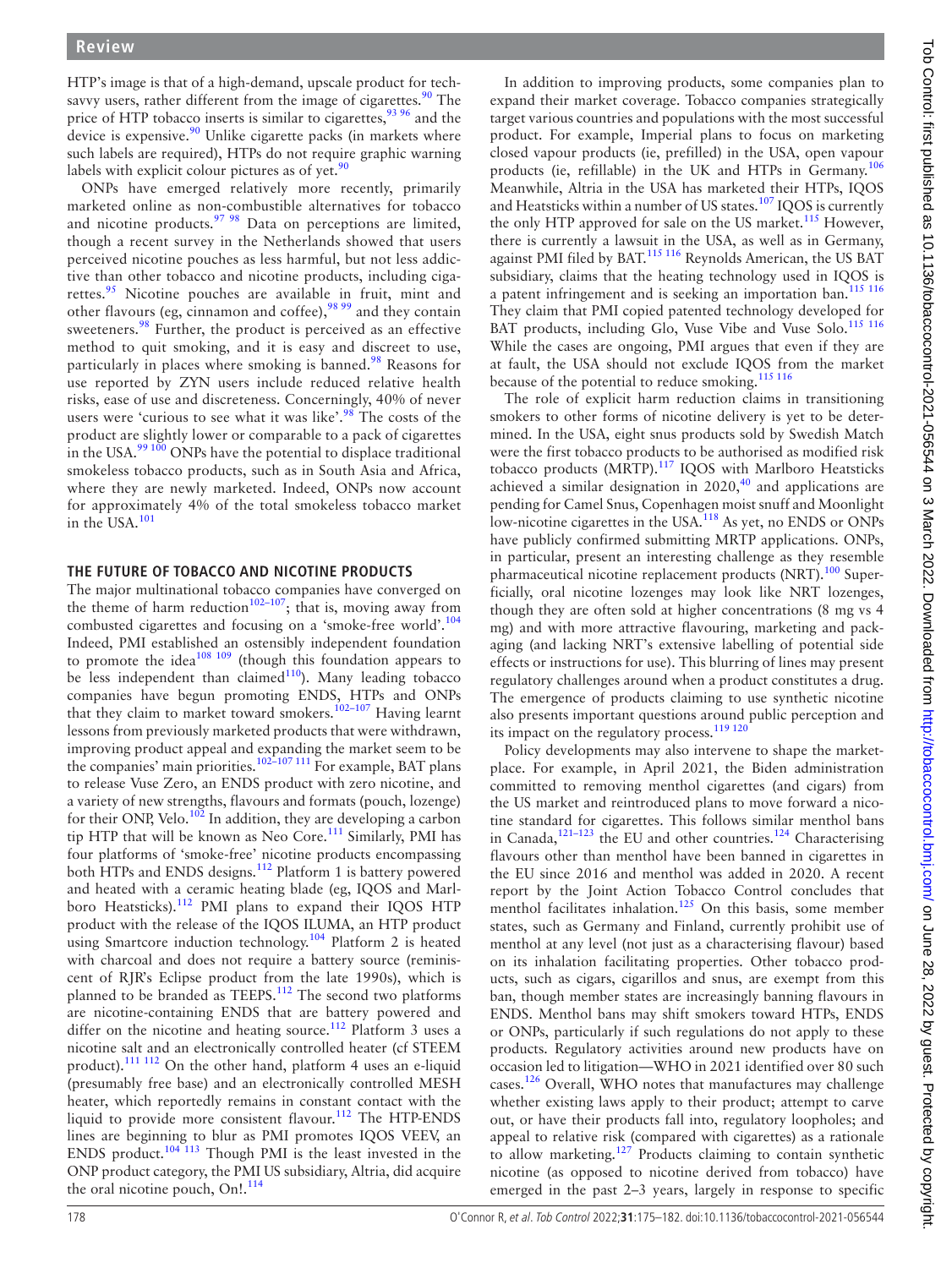regulatory decisions as to what constitutes a tobacco product (eg, US FDA). Depending on how the courts rule on such claims, this may present an ongoing challenge to regulation of nicotinecontaining products, and testing the provenance of nicotine may become a necessary part of the regulator's toolbox.

Just because cigarette smoking is declining in high-income countries, or among high-income and educated individuals within countries, it does not mean global tobacco control is finished—cultural, regional and socioeconomic differences in tobacco use must be considered. ENDS, HTPs and ONPs are marketed primarily in high-income countries, while tobacco products such as cigarettes remain heavily promoted in LMICs.[128 129](#page-7-5) An important question moving forward is the extent to which ENDS, HTPs or ONPs could be attractive to users of non-cigarette, combusted tobacco products (cigars, pipes, waterpipes, bidi, kretek) and users of traditional higher nitrosamine smokeless tobacco products. This is of particular interest in markets with high use of such products (eg, India, Indonesia, Eastern Mediterranean) where their use presents a significant population health risk. It is unclear which costs, appeal or regulatory structures would create barriers to the adoption of ENDS, HTPs or ONPs in LMICs. Different orientations to policy and reasoning—harm reduction versus precautionary principle—can also inform regulatory approaches. Advocates and regulators may have priority populations or specific areas of concern—smokers versus younger people; youth addiction versus adult chronic disease outcomes; cancer versus cardiovascular disease risks (which have different dose–response effects). One country, for example, may prioritise keeping novel products out of the marketplace to forestall the expansion of overall tobacco use, while another may lower barriers to entry as part of an overall strategy to reduce smoking specifically. In either case, mechanisms for removing specific products from the market if they prove problematic should be employed as a regulatory tool.

# **KNOWLEDGE GAPS AND RECOMMENDATIONS FOR FUTURE RESEARCH**

A key question over the next decade is how best to study such a vast and evolving marketplace. Research on specific products to aid decision makers and regulators is lacking, and such research is also difficult to undertake as products continue to evolve in design, marketing and use. Data gathering and surveillance approaches need to evolve and adapt. Anticipation (ie, what product is 'the next JUUL'?) can benefit the field—the development of an early warning system, akin to structures used in drug abuse to identify misuse of medications, may be necessary. Engaging strategies used in marketing (eg, trend watching), surveillance of social media and search trend analysis also may prove valuable.<sup>130–132</sup> More rapid surveillance is critical large, national surveys with cumbersome systems for adding or changing questions are too slow to provide timely data on an actively changing marketplace. This could be particularly challenging for LMICs with limited resources for surveillance or research, and an area for technical assistance from higher income countries, civil society or WHO.

Further, the questionnaires we use and how we conceptualise tobacco use are often derived from cigarettes (eg, smokeless tobacco and early ENDS dependence questionnaires were adapted from cigarette dependence measures).<sup>133</sup> This may also need to change, as the use of new products may not be comparable—we see this already with ENDS that are puffed throughout the day rather than in discrete bouts.<sup>134</sup> The growth of polytobacco use (ie, regular concurrent use of two or more

tobacco products) further complicates studying product use asking about use behaviours for three products within a survey can be time consuming, but ignoring quantity and frequency of use of multiple products within individuals may present a misleading picture of tobacco use in the population. Established knowledge and methods for cigarettes often drive content and emissions research, so new toxicants can be missed (ie, we may not know what to look for). Thus, untargeted screening is needed to address products with potential for novel contents and emissions.

Finally, with the increasing integration of technology into the tobacco market (eg, heating and vaping devices that may have Bluetooth capabilities), the collaboration of tobacco regulators with regulators of other consumer goods, as well as consideration given to potential issues of data privacy and security, may be required. Understanding how a product uses technology to interact with the product user (eg, data gathering, retention and storage; location tracking and geofencing; product 'learning') would be important for regulators to understand.

# **CONCLUSION**

The global market in tobacco is complex, changing and expanding. Even though many tobacco companies are looking to a 'reduced-harm' future by marketing alternative nicotine sources to smokers, that is not to say that these companies are giving up on the cigarette market. JTI states that they '… believe in the freedom of adults to choose'.<sup>105</sup> In addition, Imperial Tobacco, BAT and ITI have shown revenue growth with their cigarette brands and do not appear to have plans to move to a cigarette-free future as companies such as Altria, PMI and Swedish Match have explicitly claimed.<sup>102 105</sup> 106 There is a fundamental need to study the impact of new and emerging products on population health in the context of different regulatory environments and across countries where the tobacco epidemic is at different stages. Full implementation of the Framework Convention on Tobacco Control (FCTC) and guarding against tobacco industry interference are important considerations.

# **What this paper adds**

### **What is already known on this subject**

- ► Over the past decade, noncigarette forms of nicotine delivery have emerged, including electronic nicotine delivery systems, heated tobacco products, and oral nicotine products.
- ► Certain products, especially ENDS, have gained popularity, concerningly among youth.

### **What this paper adds**

► Differing regulatory regimes may place upward and downward pressures on use of both cigarettes and newer products, and may ultimately drive the extent to which cigarettes are displaced.

**Contributors** RO'C developed an initial outline and assembled the writing team. All authors contributed to the writing and editing of the manuscript and approved the final version.

**Funding** The authors have not declared a specific grant for this research from any funding agency in the public, commercial or not-for-profit sectors.

**Competing interests** None declared.

**Patient consent for publication** Not required.

**Provenance and peer review** Commissioned; externally peer reviewed.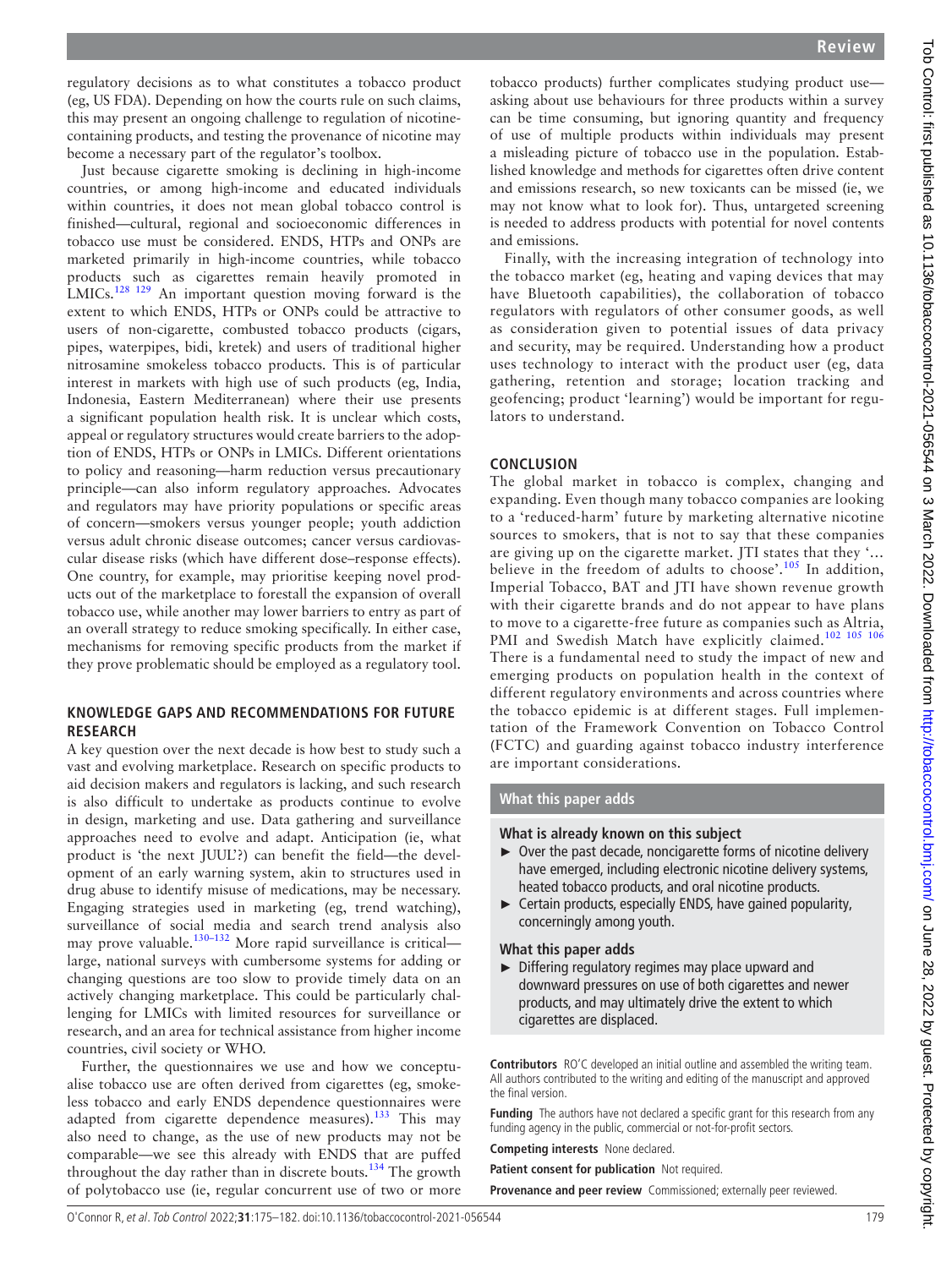# **ORCID iDs**

Richard O'Connor <http://orcid.org/0000-0003-0644-182X> Liane M Schneller<http://orcid.org/0000-0002-9575-2672> Nicholas J Felicione <http://orcid.org/0000-0001-9034-3477> Maciej Lukasz Goniewicz<http://orcid.org/0000-0001-6748-3068> David L Ashley <http://orcid.org/0000-0002-1060-5893>

# **REFERENCES**

- <span id="page-5-0"></span>1 World Health Organization. Who global report on trends in prevalence of tobacco use 2000-2025, third edition. 3rd ed. Geneva: World Health Organization, 2019.
- <span id="page-5-1"></span>2 Reynolds American completes acquisition of Lorillard and related divestitures. PR Newswire.
- <span id="page-5-2"></span>3 Breland A, Soule E, Lopez A, et al. Electronic cigarettes: what are they and what do they do? [Ann N Y Acad Sci](http://dx.doi.org/10.1111/nyas.12977) 2017;1394:5–30.
- <span id="page-5-3"></span>4 Esterl M. Got a Light—er Charger? Big Tobacco's Latest Buzz, 2012.
- 5 Levy D, Chaloupka F, Lindblom EN, et al. The US cigarette industry: an economic and marketing perspective. [Tob Regul Sci](http://dx.doi.org/10.18001/trs.5.2.7) 2019;5:156-68.
- 6 Levy DT, Lindblom EN, Sweanor DT, et al. An economic analysis of the Pre-Deeming us market for nicotine Vaping products. [Tob Regul Sci](http://dx.doi.org/10.18001/trs.5.2.8) 2019;5:169-81.
- 7 Esterl M. Altria to Launch MarkTen e-cigarette nationally. The Wall Street Journal 2014.
- 8 JTI acquires logic, the leading independent us e-cigarette company. agreement gives JT a global footprint in the e-cigarette market 2015.
- <span id="page-5-4"></span>9 Levy DT, Douglas CE, Sanchez-Romero LM, et al. An analysis of the FTC's attempt to stop the Altria-Juul Labs deal. [Tob Regul Sci](http://dx.doi.org/10.18001/TRS.6.4.7) 2020;6:302-5.
- 10 Levy DT, Sweanor D, Sanchez-Romero LM, et al. Altria-Juul Labs deal: why did it occur and what does it mean for the US nicotine delivery product market. Tob [Control](http://dx.doi.org/10.1136/tobaccocontrol-2019-055081) 2020;29:e171–4.
- <span id="page-5-5"></span>11 Cornelius ME, Wang TW, Jamal A, et al. Tobacco Product Use Among Adults - United States, 2019. [MMWR Morb Mortal Wkly Rep](http://dx.doi.org/10.15585/mmwr.mm6946a4) 2020;69:1736–42.
- <span id="page-5-6"></span>12 Kapan A, Stefanac S, Sandner I, et al. Use of electronic cigarettes in European populations: a narrative review. [Int J Environ Res Public Health](http://dx.doi.org/10.3390/ijerph17061971) 2020;17. doi:10.3390/ijerph17061971. [Epub ahead of print: 17 03 2020].
- <span id="page-5-7"></span>13 Zhao Z, Zhang M, Wu J, et al. E-Cigarette use among adults in China: findings from repeated cross-sectional surveys in 2015-16 and 2018-19. [Lancet Public Health](http://dx.doi.org/10.1016/S2468-2667(20)30145-6) 2020;5:e639–49.
- <span id="page-5-8"></span>14 Agaku IT, Egbe CO, Ayo-Yusuf OA. Geospatial spread of e-cigarette vape shops in South Africa and the relationship with tobacco product use among adults. Health [Place](http://dx.doi.org/10.1016/j.healthplace.2021.102507) 2021;68:102507.
- 15 Agaku IT, Egbe CO, Ayo-Yusuf OA. E-Cigarette advertising exposure among South African adults in 2017: findings from a nationally representative cross-sectional survey. **[BMJ Open](http://dx.doi.org/10.1136/bmjopen-2020-048462) 2021**;11:e048462.
- 16 Agaku I, Egbe CO, Ayo-Yusuf O. Associations between electronic cigarette use and quitting behaviours among South African adult smokers. [Tob Control](http://dx.doi.org/10.1136/tobaccocontrol-2020-056102) 2021. doi:10.1136/tobaccocontrol-2020-056102. [Epub ahead of print: 15 Jan 2021] (published Online First: 2021/01/17).
- <span id="page-5-9"></span>17 Gravely S, Driezen P, Ouimet J, et al. Prevalence of awareness, ever-use and current use of nicotine vaping products (NVPs) among adult current smokers and exsmokers in 14 countries with differing regulations on sales and marketing of NVPs: cross-sectional findings from the ITC project. [Addiction](http://dx.doi.org/10.1111/add.14558) 2019;114:1060–73.
- <span id="page-5-10"></span>18 WHO. Who reports progress in the fight against tobacco epidemic. Geneva, Switzerland: WHO, 2021.
- <span id="page-5-11"></span>19 European Union. European tobacco products directive (EUTPD) (2014/40/EU), 2014. Available: [https://eceuropaeu/health/sites/health/files/tobacco/docs/dir\\_201440\\_](https://eceuropaeu/health/sites/health/files/tobacco/docs/dir_201440_enpdf) [enpdf](https://eceuropaeu/health/sites/health/files/tobacco/docs/dir_201440_enpdf)
- <span id="page-5-12"></span>20 Simonavicius E, McNeill A, Shahab L, et al. Heat-not-burn tobacco products: a systematic literature review. [Tob Control](http://dx.doi.org/10.1136/tobaccocontrol-2018-054419) 2019;28:582-94.
- <span id="page-5-13"></span>21 Burrough B, Helyar J. Barbarians at the gate : the fall of RJR Nabisco.. In: 1St Collins hardcover. New York: HarperBusiness Essentials, 2008.
- <span id="page-5-14"></span>22 Pauly JL, Lee HJ, Hurley EL, et al. Glass fiber contamination of cigarette filters: an additional health risk to the smoker? [Cancer Epidemiol Biomarkers Prev](http://www.ncbi.nlm.nih.gov/pubmed/9829704) 1998;7:967–79.
- <span id="page-5-15"></span>23 Elias J, Dutra LM, St Helen G, et al. Revolution or redux? assessing IQOS through a precursor product. [Tob Control](http://dx.doi.org/10.1136/tobaccocontrol-2018-054327) 2018:27:s102-10.
- <span id="page-5-16"></span>24 Associated Press. Reynolds launching heat-not-burn cigarette, 2014.
- <span id="page-5-17"></span>25 Anti-Smoking body attacks smokeless cigarette device. Tob J int 2007.
- <span id="page-5-18"></span>26 Caputi TL. Industry Watch: heat-not-burn tobacco products are about to reach their boiling point. [Tob Control](http://dx.doi.org/10.1136/tobaccocontrol-2016-053264) 2016;26:609-10.
- <span id="page-5-19"></span>27 Felberbaum M. Philip Morris Int'l to sell Marlboro HeatSticks. Salon, 2014.
- <span id="page-5-20"></span>28 Organization WH. Heated tobacco products (HTPs): market monitoring information sheet. Geneva: World Health Organization, 2018.
- 29 Bialous SA, Glantz SA. Heated tobacco products: another tobacco industry global strategy to slow progress in tobacco control. [Tob Control](http://dx.doi.org/10.1136/tobaccocontrol-2018-054340) 2018;27:s111-7.
- <span id="page-5-21"></span>30 Hori A, Tabuchi T, Kunugita N. Rapid increase in heated tobacco product (HTP) use from 2015 to 2019: from the Japan 'Society and New Tobacco' Internet Survey (JASTIS). [Tob Control](http://dx.doi.org/10.1136/tobaccocontrol-2020-055652) 2020. doi:10.1136/tobaccocontrol-2020-055652. [Epub ahead of print: 05 Jun 2020].
- 31 Lau YK, Okawa S, Meza R. Nicotine dependence of cigarette and heated tobacco users in Japan, 2019: a cross-sectional analysis of the JASTIS study. [Tob Control](http://dx.doi.org/10.1136/tobaccocontrol-2020-056237) 2021. [Epub ahead of print: 19 Mar 2021]. doi:10.1136/ tobaccocontrol-2020-056237
- 32 Odani S, Tabuchi T. Prevalence of heated tobacco product use in Japan: the 2020 JASTIS study. [Tob Control](http://dx.doi.org/10.1136/tobaccocontrol-2020-056257) 2021. doi:10.1136/tobaccocontrol-2020-056257. [Epub ahead of print: 11 Mar 2021].
- <span id="page-5-22"></span>33 Kim SH, Cho H-J. Prevalence and correlates of current use of heated tobacco products among a nationally representative sample of Korean adults: results from a cross-sectional study. [Tob Induc Dis](http://dx.doi.org/10.18332/tid/125232) 2020;18:66.
- <span id="page-5-23"></span>34 Gallus S, Lugo A, Liu X, et al. Use and awareness of heated tobacco products in Europe. [J Epidemiol](http://dx.doi.org/10.2188/jea.JE20200248) 2021. doi:10.2188/jea.JE20200248. [Epub ahead of print: 16 Jan 2021].
- <span id="page-5-24"></span>35 Gallus S, Borroni E, Liu X, et al. Electronic cigarette use among Italian smokers: patterns, settings, and adverse events. [Tumori](http://dx.doi.org/10.1177/0300891620915784) 2020:300891620915784.
- <span id="page-5-25"></span>36 Miller CR, Sutanto E, Smith DM, et al. Awareness, trial and use of heated tobacco products among adult cigarette smokers and e-cigarette users: findings from the 2018 ITC four country smoking and Vaping survey. [Tob Control](http://dx.doi.org/10.1136/tobaccocontrol-2020-055985) 2020. doi:10.1136/ tobaccocontrol-2020-055985. [Epub ahead of print: 29 Sep 2020].
- <span id="page-5-26"></span>37 Nyman AL, Weaver SR, Popova L, et al. Awareness and use of heated tobacco products among US adults, 2016-2017. [Tob Control](http://dx.doi.org/10.1136/tobaccocontrol-2018-054323) 2018;27:s55–61.
- <span id="page-5-27"></span>38 Cruz-Jiménez L, Barrientos-Gutiérrez I, Coutiño-Escamilla L, et al. Adult smokers' awareness and interest in trying heated tobacco products: perspectives from Mexico, where HTPs and e-cigarettes are banned. [Int J Environ Res Public Health](http://dx.doi.org/10.3390/ijerph17072173) 2020;17:2173.
- 39 Gottschlich A, Mus S, Monzon JC, et al. Cross-Sectional study on the awareness, susceptibility and use of heated tobacco products among adolescents in Guatemala City, Guatemala. [BMJ Open](http://dx.doi.org/10.1136/bmjopen-2020-039792) 2020;10:e039792.
- <span id="page-5-28"></span>40 FaD A. FDA Authorizes Marketing of IQOS Tobacco Heating System with 'Reduced Exposure' Information. Agency Will Closely Monitor Real-World Data to Assess if Marketing Continues to be Appropriate. Silver Spring, MD: Food and Drug Administration, 2020.
- <span id="page-5-29"></span>41 Swedish Match announces test market of Exalt - an alternative for smokers 2001.
- <span id="page-5-30"></span>42 Carpenter CM, Connolly GN, Ayo-Yusuf OA, et al. Developing smokeless tobacco products for smokers: an examination of tobacco industry documents. [Tob Control](http://dx.doi.org/10.1136/tc.2008.026583) 2009;18:54–9.
- <span id="page-5-31"></span>43 Postelnicu A. Reynolds buys Conwood for \$3.5bn. Financial Times, 2006.
- <span id="page-5-32"></span>44 Star Scientific (STSI) to Discontinue Ariva, Stonewall Hard Snuff Production and Sales. Street Insider 2012 2012.
- <span id="page-5-33"></span>45 LA-S Z. Altria smokeless tobacco sticks. CSP Daily News, 2011.
- <span id="page-5-34"></span>46 Changes to camel ORBS (fresh) product for existing dissolvable markets. RJ Reynolds Tobacco 2009.
- <span id="page-5-35"></span>47 Brodwin E. Tobacco giant Reynolds just rolled out berry and cream nicotine lozenges as it faces new pressure from Juul for smokeless products. Business Insider 2019.
- <span id="page-5-36"></span>48 CGGM P, Bakker-'t Hart IME, Hegger I. Nicotineproducten zonder tabak voor recreatief gebruik Bilthoven. Netherlands: Rijksinstituut voor Volksgezondheid en Milieu (RIVM), 2021.
- 49 Robichaud MO, Seidenberg AB, Byron MJ. Tobacco companies introduce 'tobacco-free' nicotine pouches. [Tob Control](http://dx.doi.org/10.1136/tobaccocontrol-2019-055321) 2020;29:e145-6.
- <span id="page-5-37"></span>50 Pouches T-FN. Snus): complete European market analysis report. Dublin, Ireland: Research and Markets, 2020.
- <span id="page-5-38"></span>51 Tactics T. Nicotine pouches Bath, England: University of Bath, 2021.
- <span id="page-5-39"></span>52 Benowitz NL, Hukkanen J, Jacob P. 3Rd. nicotine chemistry, metabolism, kinetics and biomarkers. Handb Exp Pharmacol 2009;192:29–60.
- <span id="page-5-40"></span>53 Benowitz NL. Pharmacology of nicotine: addiction, smoking-induced disease, and therapeutics. [Annu Rev Pharmacol Toxicol](http://dx.doi.org/10.1146/annurev.pharmtox.48.113006.094742) 2009;49:57-71.
- <span id="page-5-41"></span>54 Benowitz NL. Nicotine addiction. [N Engl J Med](http://dx.doi.org/10.1056/NEJMra0809890) 2010;362:2295-303
- <span id="page-5-42"></span>55 Farsalinos KE, Yannovits N, Sarri T, et al. Protocol proposal for, and evaluation of, consistency in nicotine delivery from the liquid to the aerosol of electronic cigarettes atomizers: regulatory implications. [Addiction](http://dx.doi.org/10.1111/add.13299) 2016;111:1069–76.
- 56 Goniewicz ML, Kuma T, Gawron M, et al. Nicotine levels in electronic cigarettes. [Nicotine Tob Res](http://dx.doi.org/10.1093/ntr/nts103) 2013;15:158–66.
- <span id="page-5-43"></span>57 Wagener TL, Floyd EL, Stepanov I, et al. Have combustible cigarettes Met their match? the nicotine delivery profiles and harmful constituent exposures of second-generation and third-generation electronic cigarette users. [Tob Control](http://dx.doi.org/10.1136/tobaccocontrol-2016-053041) 2017;26:e23–8.
- 58 Havel CM, Benowitz NL, Jacob P, et al. An electronic cigarette Vaping machine for the characterization of aerosol delivery and composition. [Nicotine Tob Res](http://dx.doi.org/10.1093/ntr/ntw147) 2017;19:1224–31.
- 59 El-Hellani A, Salman R, El-Hage R, et al. Nicotine and carbonyl emissions from popular electronic cigarette products: correlation to liquid composition and design characteristics. [Nicotine Tob Res](http://dx.doi.org/10.1093/ntr/ntw280) 2018;20:215–23.
- <span id="page-5-44"></span>60 Liu J, Wang J, Vansickel A, et al. Characterization of the abuse potential in adult smokers of a novel oral tobacco product relative to Combustible cigarettes and nicotine Polacrilex qum. [Clin Pharmacol Drug Dev](http://dx.doi.org/10.1002/cpdd.909) 2021;10:241-50.
- 61 Lunell E, Fagerström K, Hughes J, et al. Pharmacokinetic comparison of a novel Non-tobacco-Based nicotine pouch (ZYN) with conventional, Tobacco-Based Swedish Snus and American moist snuff. [Nicotine Tob Res](http://dx.doi.org/10.1093/ntr/ntaa068) 2020;22:1757–63.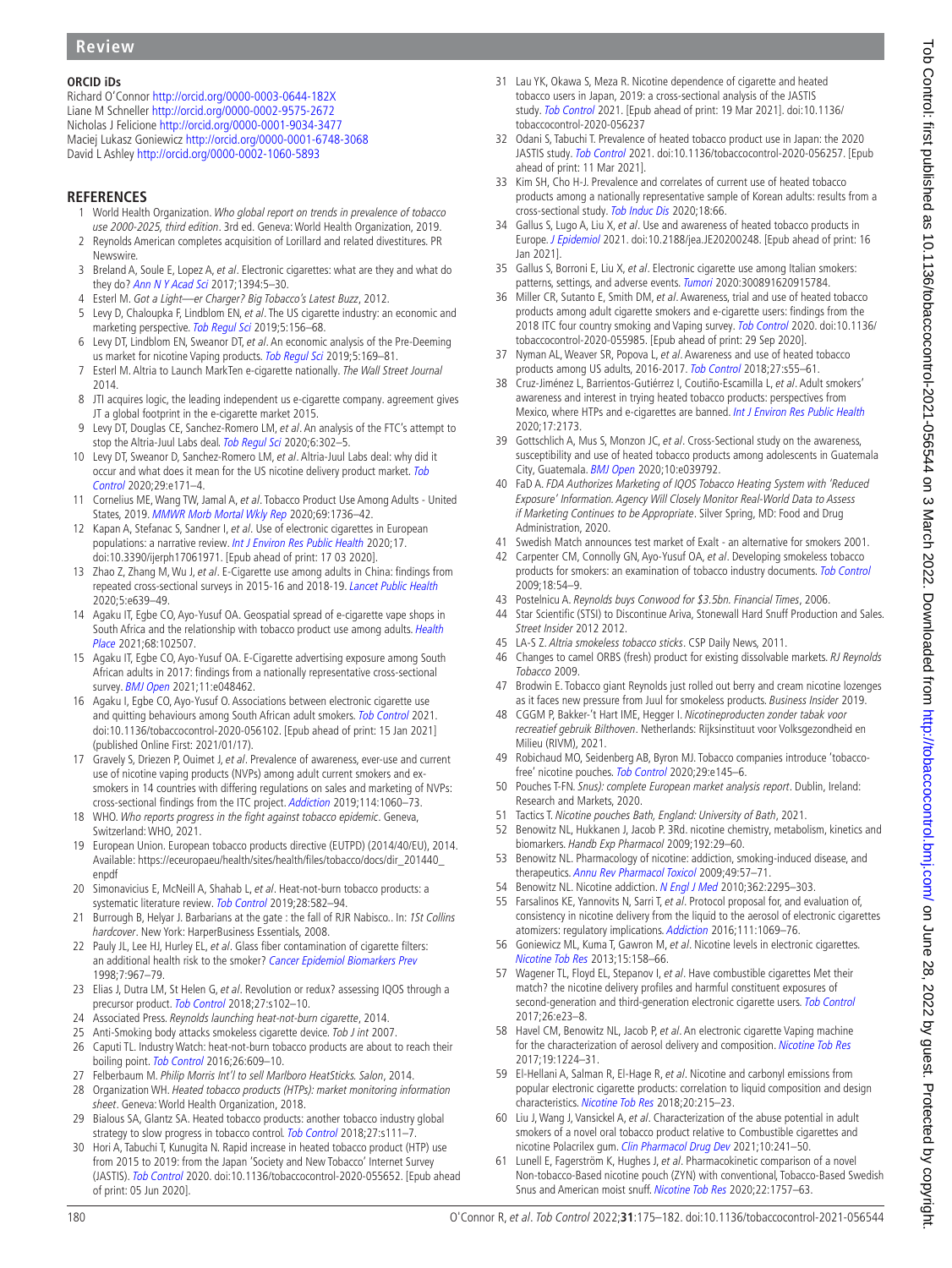- <span id="page-6-15"></span>2020;29:e152–4. 92 Cho YJ, Thrasher JF. Flavour capsule heat-sticks for heated tobacco products. Tob [Control](http://dx.doi.org/10.1136/tobaccocontrol-2018-054472) 2019;28:e158–9.
- <span id="page-6-18"></span>93 Lee J, Lee S. Korean-made heated tobacco product, 'lil'. [Tob Control](http://dx.doi.org/10.1136/tobaccocontrol-2018-054430) 2019;28:e156–7.
- <span id="page-6-16"></span>94 Tompkins CNE, Burnley A, McNeill A, et al. Factors that influence smokers' and exsmokers' use of IQOS: a qualitative study of IQOS users and ex-users in the UK. Tob [Control](http://dx.doi.org/10.1136/tobaccocontrol-2019-055306) 2021;30:16–23.
- <span id="page-6-20"></span>95 Havermans A, Pennings J, Hegger I. Awareness, use and perceptions of cigarillos, heated tobacco products and nicotine pouches: a survey among Dutch adolescents and adults 2021.
- 96 Liber AC. Heated tobacco products and combusted cigarettes: comparing global prices and taxes. [Tob Control](http://dx.doi.org/10.1136/tobaccocontrol-2018-054602) 2019;28:689-91.
- <span id="page-6-19"></span>97 Keogh A. Nicotine pouches. [Br Dent J](http://dx.doi.org/10.1038/s41415-021-2622-y) 2021;230:61-2.

<span id="page-6-17"></span>South Korea. [Tob Control](http://dx.doi.org/10.1136/tobaccocontrol-2017-053965) 2018;27:e76-8.

- <span id="page-6-21"></span>98 Plurphanswat N, Hughes JR, Fagerström K, et al. Initial information on a novel nicotine product. [Am J Addict](http://dx.doi.org/10.1111/ajad.13020) 2020;29:279-86.
- <span id="page-6-22"></span>99 Robichaud MO, Seidenberg AB, Byron MJ. Tobacco companies introduce 'tobacco-free' nicotine pouches. [Tob Control](http://dx.doi.org/10.1136/tobaccocontrol-2019-055321) 2020;29:e145-e146.
- <span id="page-6-36"></span>100 Kostygina G, England L, Ling P. New product marketing Blurs the line between nicotine replacement therapy and smokeless tobacco products. [Am J Public Health](http://dx.doi.org/10.2105/AJPH.2016.303057) 2016;106:1219–22.
- <span id="page-6-23"></span>101 Delnevo CD, Hrywna M, Miller Lo EJ, et al. Examining market trends in smokeless tobacco sales in the United States: 2011-2019. [Nicotine Tob Res](http://dx.doi.org/10.1093/ntr/ntaa239) 2021;23:1420-4.
- <span id="page-6-24"></span>102 Bowles JM T. Enterprise of the future: Transfortation and growth: bat, 2021. Available: [https://www.bat.com/group/sites/uk\\_\\_9d9kcy.nsf/vwPagesWebLive/](https://www.bat.com/group/sites/uk__9d9kcy.nsf/vwPagesWebLive/DO6FKEVZ/$FILE/medMDBYCMVH.pdf?openelement) [DO6FKEVZ/\\$FILE/medMDBYCMVH.pdf?openelement](https://www.bat.com/group/sites/uk__9d9kcy.nsf/vwPagesWebLive/DO6FKEVZ/$FILE/medMDBYCMVH.pdf?openelement) [Accessed 24 Mar 2021].
- 103 Swedish Match. Company presentation, 2021. Available: [https://www.](https://www.swedishmatch.com/globalassets/documents/presentations/2021_companypresentation_swedishmatch_en.pdf) [swedishmatch.com/globalassets/documents/presentations/2021\\_](https://www.swedishmatch.com/globalassets/documents/presentations/2021_companypresentation_swedishmatch_en.pdf) [companypresentation\\_swedishmatch\\_en.pdf](https://www.swedishmatch.com/globalassets/documents/presentations/2021_companypresentation_swedishmatch_en.pdf) [Accessed 24 Mar 2021].
- <span id="page-6-25"></span>104 International PM. Pmi Investor day 2021. Available: [https://philipmorrisinternational.](https://philipmorrisinternational.gcs-web.com/static-files/21b7b3e0-49c2-4fc5-8c3c-b0f48220a53d) [gcs-web.com/static-files/21b7b3e0-49c2-4fc5-8c3c-b0f48220a53d](https://philipmorrisinternational.gcs-web.com/static-files/21b7b3e0-49c2-4fc5-8c3c-b0f48220a53d) [Accessed 24 Mar 2021].
- <span id="page-6-38"></span>105 Terabatake M. Buisness plan 2021: JT, 2021. Available: [https://www.jt.com/](https://www.jt.com/investors/results/forecast/pdf/2020/Full_Year/20210209_08.pdf) [investors/results/forecast/pdf/2020/Full\\_Year/20210209\\_08.pdf](https://www.jt.com/investors/results/forecast/pdf/2020/Full_Year/20210209_08.pdf) [Accessed 24 Mar 2021].
- <span id="page-6-31"></span>106 Imperial Brands. Our transformation to unlock value, 2021. Available: [https://](https://philipmorrisinternational.gcs-web.com/static-files/21b7b3e0-49c2-4fc5-8c3c-b0f48220a53d) [philipmorrisinternational.gcs-web.com/static-files/21b7b3e0-49c2-4fc5-8c3c](https://philipmorrisinternational.gcs-web.com/static-files/21b7b3e0-49c2-4fc5-8c3c-b0f48220a53d)[b0f48220a53d](https://philipmorrisinternational.gcs-web.com/static-files/21b7b3e0-49c2-4fc5-8c3c-b0f48220a53d) [Accessed 24 Mar 2021].
- <span id="page-6-32"></span>107 Altria. Moving beyond smoking, 2021. Available: [https://s25.q4cdn.com/](https://s25.q4cdn.com/409251670/files/doc_downloads/2021/02/2021-CAGNY-Presentation-FINAL-Slides-for-Posting-FINAL.pdf) [409251670/files/doc\\_downloads/2021/02/2021-CAGNY-Presentation-FINAL-Slides](https://s25.q4cdn.com/409251670/files/doc_downloads/2021/02/2021-CAGNY-Presentation-FINAL-Slides-for-Posting-FINAL.pdf)[for-Posting-FINAL.pdf](https://s25.q4cdn.com/409251670/files/doc_downloads/2021/02/2021-CAGNY-Presentation-FINAL-Slides-for-Posting-FINAL.pdf) [Accessed 24 Mar 2021].
- <span id="page-6-26"></span>108 Yach D. Foundation for a smoke-free world. [Lancet](http://dx.doi.org/10.1016/S0140-6736(17)32602-8) 2017;390:1807-10.
- 109 van der Eijk Y, Bero LA, Malone RE. Philip Morris International-funded 'Foundation for a Smoke-Free World': analysing its claims of independence. [Tob Control](http://dx.doi.org/10.1136/tobaccocontrol-2018-054278) 2019;28:712–8.
- <span id="page-6-27"></span>110 Cohen JE, Gilmore AB, Legg T. The foundation for a smoke-free World—even less independent from its tobacco company funder. Thebmjopinion 2021.
- <span id="page-6-28"></span>111 University of Bath. Next generation products: tobacco company brands, 2021. Available: [https://tobaccotactics.org/wiki/next-generation-products-tobacco](https://tobaccotactics.org/wiki/next-generation-products-tobacco-company-brands/)[company-brands/](https://tobaccotactics.org/wiki/next-generation-products-tobacco-company-brands/) [Accessed 25 Mar 2021].
- <span id="page-6-29"></span>112 Philip Morris International. Our four smoke-free platforms PMI science. Available: <https://www.pmiscience.com/our-products/our-four-platforms> [Accessed 24 Mar 2021].
- 113 Philip Morris CR. Czech Republic Becomes First European Market to Launch IQOS VEEV: Philip Morris International's Most Advanced E-vapor Product To Date, 2020.
- <span id="page-6-30"></span>114 University of Bath. Cigarette companies investing in Snus, 2020. Available: [https://](https://tobaccotactics.org/wiki/cigarette-companies-investing-in-snus/) [tobaccotactics.org/wiki/cigarette-companies-investing-in-snus/](https://tobaccotactics.org/wiki/cigarette-companies-investing-in-snus/) [Accessed 25 Mar 2021].
- <span id="page-6-33"></span>115 Gretler CD S. Philip Morris faces risk of U.S. Cigarette Alternative Block: Bloomberg, 2021. [https://www.bloomberg.com/news/articles/2021-01-25/philip-morris-faces](https://www.bloomberg.com/news/articles/2021-01-25/philip-morris-faces-risk-of-cigarette-alternative-block-in-u-s)[risk-of-cigarette-alternative-block-in-u-s](https://www.bloomberg.com/news/articles/2021-01-25/philip-morris-faces-risk-of-cigarette-alternative-block-in-u-s)
- 116 Cavale S. Bat files patent suits against Philip Morris' IQOS products: Reuters, 2020. Available: [https://www.reuters.com/article/us-britishamericantobacco-lawsuit](https://www.reuters.com/article/us-britishamericantobacco-lawsuit-philip/bat-files-patent-suits-against-philip-morris-iqos-products-idUSKCN21R2MJ)[philip/bat-files-patent-suits-against-philip-morris-iqos-products-idUSKCN21R2MJ](https://www.reuters.com/article/us-britishamericantobacco-lawsuit-philip/bat-files-patent-suits-against-philip-morris-iqos-products-idUSKCN21R2MJ) [Accessed 24 Mar 2021].
- <span id="page-6-34"></span>117 FaD A. Fda grants first-ever modified risk orders to eight smokeless tobacco products. FDA concludes completely switching from cigarettes to these authorized products lowers certain health risks. Silver Spring, MD: Food and Drug Administration, 2019.
- <span id="page-6-35"></span>118 Administration FaD. Modified risk tobacco products 2021. Available: [https://www.](https://www.fda.gov/tobacco-products/advertising-and-promotion/modified-risk-tobacco-products) [fda.gov/tobacco-products/advertising-and-promotion/modified-risk-tobacco](https://www.fda.gov/tobacco-products/advertising-and-promotion/modified-risk-tobacco-products)[products](https://www.fda.gov/tobacco-products/advertising-and-promotion/modified-risk-tobacco-products) [Accessed 22 Feb 2021].
- <span id="page-6-37"></span>119 Jordt S-E. Synthetic nicotine has arrived. [Tob Control](http://dx.doi.org/10.1136/tobaccocontrol-2021-056626) 2021. doi:10.1136/ tobaccocontrol-2021-056626. [Epub ahead of print: 07 Sep 2021].
- <span id="page-6-0"></span>62 Pankow JF. A consideration of the role of gas/particle partitioning in the deposition of nicotine and other tobacco smoke compounds in the respiratory tract. [Chem Res](http://dx.doi.org/10.1021/tx0100901)  [Toxicol](http://dx.doi.org/10.1021/tx0100901) 2001;14:1465–81.
- <span id="page-6-1"></span>63 Leventhal AM, Madden DR, Peraza N, et al. Effect of exposure to e-cigarettes with salt vs Free-Base nicotine on the appeal and sensory experience of Vaping: a randomized clinical trial. [JAMA Netw Open](http://dx.doi.org/10.1001/jamanetworkopen.2020.32757) 2021;4:e2032757.
- <span id="page-6-2"></span>64 Goniewicz ML, Boykan R, Messina CR, et al. High exposure to nicotine among adolescents who use Juul and other vape pod systems ('pods'). [Tob Control](http://dx.doi.org/10.1136/tobaccocontrol-2018-054565) 2019;28:676–7.
- <span id="page-6-3"></span>65 Talih S, Salman R, El-Hage R, et al. Characteristics and toxicant emissions of JUUL electronic cigarettes. [Tob Control](http://dx.doi.org/10.1136/tobaccocontrol-2018-054616) 2019;28:678–80.
- <span id="page-6-4"></span>66 Huang J, Duan Z, Kwok J, et al. Vaping versus JUULing: how the extraordinary growth and marketing of JUUL transformed the US retail e-cigarette market. Tob [Control](http://dx.doi.org/10.1136/tobaccocontrol-2018-054382) 2019;28:146–51.
- <span id="page-6-5"></span>67 Jackler RK, Ramamurthi D. Nicotine arms race: JUUL and the high-nicotine product market. [Tob Control](http://dx.doi.org/10.1136/tobaccocontrol-2018-054796) 2019;28:623–8.
- <span id="page-6-6"></span>68 Haziza C, de La Bourdonnaye G, Merlet S, et al. Assessment of the reduction in levels of exposure to harmful and potentially harmful constituents in Japanese subjects using a novel tobacco heating system compared with conventional cigarettes and smoking abstinence: a randomized controlled study in confinement. Regul Toxicol [Pharmacol](http://dx.doi.org/10.1016/j.yrtph.2016.09.014) 2016;81:489–99.
- 69 Haziza C, de La Bourdonnaye G, Skiada D, et al. Evaluation of the tobacco heating system 2.2. Part 8: 5-day randomized reduced exposure clinical study in Poland. [Regul Toxicol Pharmacol](http://dx.doi.org/10.1016/j.yrtph.2016.11.003) 2016;81 Suppl 2:S139–50.
- 70 Lüdicke F, Picavet P, Baker G, et al. Effects of switching to the tobacco heating system 2.2 menthol, smoking abstinence, or continued cigarette smoking on biomarkers of exposure: a randomized, controlled, open-label, multicenter study in sequential confinement and ambulatory settings (Part 1). [Nicotine Tob Res](http://dx.doi.org/10.1093/ntr/ntw287) 2018;20:161–72.
- 71 Lopez AA, Hiler M, Maloney S, et al. Expanding clinical laboratory tobacco product evaluation methods to loose-leaf tobacco vaporizers. [Drug Alcohol Depend](http://dx.doi.org/10.1016/j.drugalcdep.2016.10.005) 2016;169:33–40.
- <span id="page-6-13"></span>72 Hair EC, Bennett M, Sheen E, et al. Examining perceptions about IQOS heated tobacco product: consumer studies in Japan and Switzerland. [Tob Control](http://dx.doi.org/10.1136/tobaccocontrol-2018-054322) 2018;27:s70–3.
- <span id="page-6-7"></span>73 Czoli CD, Fong GT, Mays D, et al. How do consumers perceive differences in risk across nicotine products? A review of relative risk perceptions across smokeless tobacco, e-cigarettes, nicotine replacement therapy and combustible cigarettes. Tob [Control](http://dx.doi.org/10.1136/tobaccocontrol-2016-053060) 2017;26:e49–58.
- <span id="page-6-8"></span>74 Glantz SA. Heated tobacco products: the example of IQOS. [Tob Control](http://dx.doi.org/10.1136/tobaccocontrol-2018-054601) 2018;27:s1–6.
- 75 Food and Drug Administration. Tobacco control act, 2009. Available: [https://](https://wwwgovinfogov/content/pkg/PLAW-111publ31/pdf/PLAW-111publ31pdf) [wwwgovinfogov/content/pkg/PLAW-111publ31/pdf/PLAW-111publ31pdf](https://wwwgovinfogov/content/pkg/PLAW-111publ31/pdf/PLAW-111publ31pdf)
- <span id="page-6-9"></span>76 Romijnders KAGJ, van Osch L, de Vries H, et al. Perceptions and reasons regarding ecigarette use among users and Non-Users: a narrative literature review. [Int J Environ](http://dx.doi.org/10.3390/ijerph15061190)  [Res Public Health](http://dx.doi.org/10.3390/ijerph15061190) 2018;15. doi:10.3390/ijerph15061190. [Epub ahead of print: 06 06 2018].
- 77 Kinouani S, Leflot C, Vanderkam P, et al. Motivations for using electronic cigarettes in young adults: a systematic review. [Subst Abus](http://dx.doi.org/10.1080/08897077.2019.1671937) 2020;41:1–8.
- 78 European Union. Attitudes of Europeans towards tobacco and electronic cigarettes Special Eurobarometer 506, 2021.
- <span id="page-6-10"></span>79 Romijnders KA, Krüsemann EJ, Boesveldt S, et al. E-Liquid flavor preferences and individual factors related to Vaping: a survey among Dutch Never-Users, smokers, dual users, and exclusive Vapers. [Int J Environ Res Public Health](http://dx.doi.org/10.3390/ijerph16234661) 2019;16. doi:10.3390/ijerph16234661. [Epub ahead of print: 22 11 2019].
- 80 Laverty AA, Vardavas CI, Filippidis FT. Design and marketing features influencing choice of e-cigarettes and tobacco in the EU. [Eur J Public Health](http://dx.doi.org/10.1093/eurpub/ckw109) 2016;26:838-41.
- <span id="page-6-11"></span>81 Meernik C, Baker HM, Kowitt SD, et al. Impact of non-menthol flavours in e-cigarettes on perceptions and use: an updated systematic review. **[BMJ Open](http://dx.doi.org/10.1136/bmjopen-2019-031598)** 2019;9:e031598.
- <span id="page-6-12"></span>82 Fadus MC, Smith TT, Squeglia LM. The rise of e-cigarettes, pod mod devices, and JUUL among youth: factors influencing use, health implications, and downstream effects. [Drug Alcohol Depend](http://dx.doi.org/10.1016/j.drugalcdep.2019.04.011) 2019;201:85–93.
- 83 Ratajczak A, Jankowski P, Strus P, et al. Heat not burn tobacco Product-A new global trend: impact of Heat-Not-Burn tobacco products on public health, a systematic review. [Int J Environ Res Public Health](http://dx.doi.org/10.3390/ijerph17020409) 2020;17:409.
- 84 Bar-Zeev Y, Levine H, Rubinstein G, et al. IQOS point-of-sale marketing strategies in Israel: a pilot study. [Isr J Health Policy Res](http://dx.doi.org/10.1186/s13584-018-0277-1) 2019;8:11.
- 85 Staal YC, van de Nobelen S, Havermans A, et al. New tobacco and tobacco-related products: early detection of product development, marketing strategies, and consumer interest. [JMIR Public Health Surveill](http://dx.doi.org/10.2196/publichealth.7359) 2018;4:e55.
- 86 Rosen LJ, Kislev S. IQOS campaign in Israel. [Tob Control](http://dx.doi.org/10.1136/tobaccocontrol-2018-054619) 2018;27:s78-81.
- <span id="page-6-14"></span>87 Tabuchi T, Kiyohara K, Hoshino T, et al. Awareness and use of electronic cigarettes and heat-not-burn tobacco products in Japan. [Addiction](http://dx.doi.org/10.1111/add.13231) 2016;111:706-13.
- 88 Liu X, Lugo A, Spizzichino L, et al. Heat-Not-Burn tobacco products are getting hot in Italy. [J Epidemiol](http://dx.doi.org/10.2188/jea.JE20180040) 2018;28:274-5.
- 89 Mathers A, Schwartz R, O'Connor S, et al. Marketing IQOS in a dark market. Tob [Control](http://dx.doi.org/10.1136/tobaccocontrol-2017-054216) 2019;28:237–8.